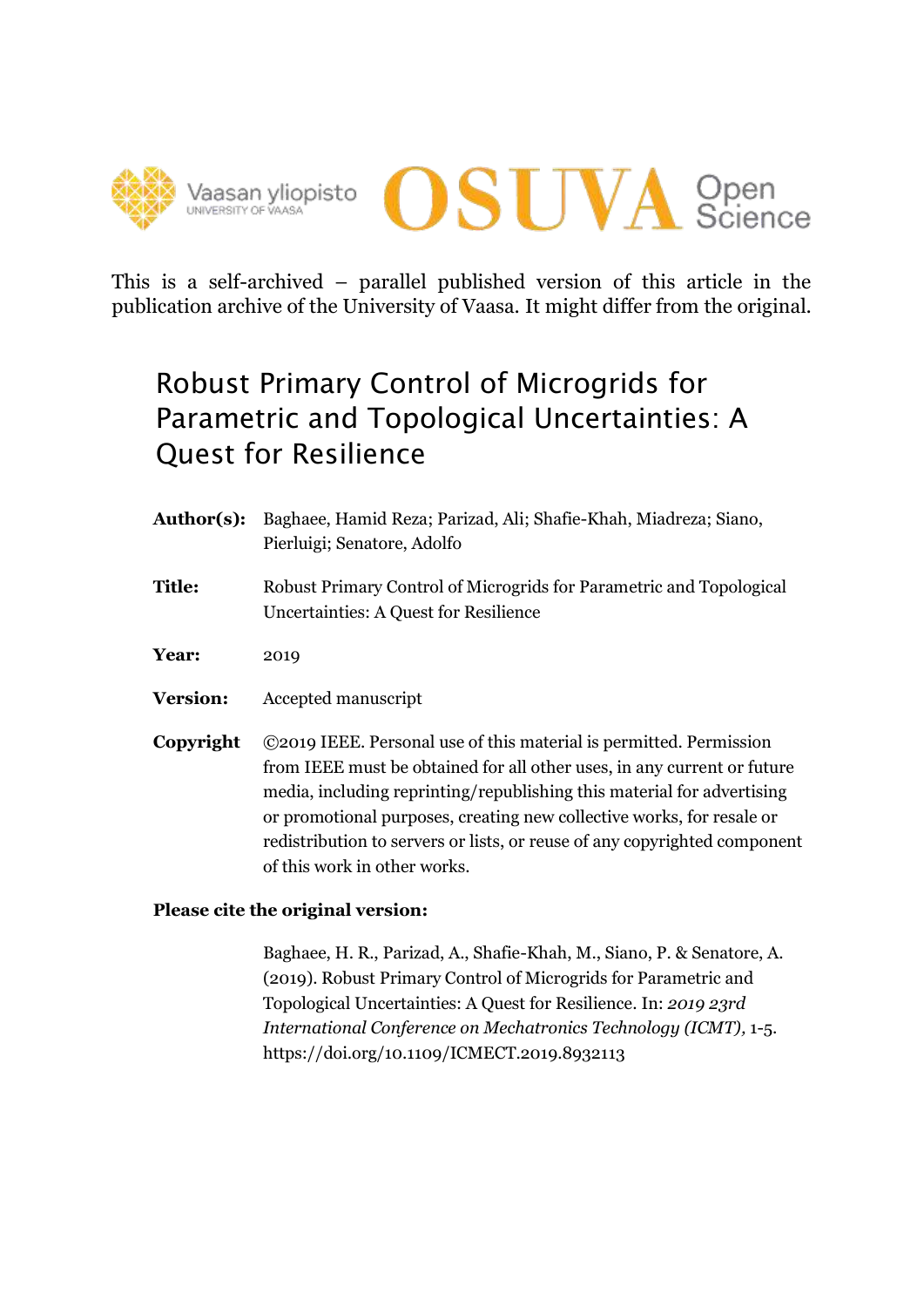# Robust Primary Control of Microgrids for Parametric and Topological Uncertainties: A Quest for Resilience

Hamid Reza Baghaee *Dept. Electrical Engineering Amirkabir University of Technology,*  Tehran, Iran hrbaghaee@aut.ac.ir

Ali Parizad *Dept. Electrical Engineering, Southern Illinois University*  Carbondale, IL, USA ali.parizad@ieee.org

Miadreza Shafie-khah *School of technology and Innovations University of Vaasa* Vaasa, Finland mshafiek@univaasa.fi

Pierluigi Siano *Dept. Management & Innovation Systems University of Salerno* Fisciano (SA), Italy psiano@unisa.it

Adolfo Senatore *Dept. Industrial Engineering University of Salerno* Fisciano (SA), Italy a.senatore@unisa.it

*Abstract***—In this paper, a robust droop-based control structure is developed in primary level of a hierarchical control scheme for robust performance and robust stability against parametric and topological uncertainties to 1) improve the robust stability and robust performance 2) resolve drawbacks of previously reported methods. Considering droop control scheme, the conventional hierarchical control structure is developed and the effectiveness of the proposed control scheme is investigated considering parametric and topological uncertainties. For the sake of drawing a picture to address how we can realize a resilient microgrid including a hierarchical control structure and providing enough robustness against mentioned uncertainties, signal disturbances, and different types of nonlinearity, some special recommendations are also provided. Finally, to prove the usefulness of the proposed controller, simulation studies are done on a microgrid which includes several distributed generation units with local loads.**

*Keywords— Distributed energy resources, droop control, hierarchical control, microgrid, power sharing, primary control, robust control, stability, uncertainties.* 

#### I. INTRODUCTION

The coexistence of multiple distributed/renewable energy resources (DER/RERs) units with different dynamic features have raised several concerns such as control, stability and efficiency of microgrids. Based on this issue, there are some concerns reported in microgrid resiliency such as 1) How to share power, 2) How to consider communication time-delay (CTD) and fault ride through (FRT), 3) How one can include the impacts of nonlinear/unbalanced loads in the microgrid power-flow methods [1]-[2].

Typically, the converter related to voltage sources (VSC) in the based microgrids can be managed essentially based on two main methods namely centralized and decentralized control. Centralized techniques have been proposed for limited applications and demand excessive communications [1]. Decentralized control works on the basis of local measurement of important variables and transferring them to the relevant local controllers (LC) that is not communicate to other LCs. hierarchical control scheme is divided into three levels, i.e., primary, secondary and tertiary [3]. In an autonomous microgrid, the control objectives are restoration of frequency and voltage in order to share active/reactive power, properly [3]-[5]. In grid-connected modes, voltage and frequency are based on the upstream network and the basic objectives are controlling active and reactive power [6].

In both modes, the microgrid performance may be affected by different parametric, topological, and communication uncertainties, different nonlinearities (either by nonlinear loads or dynamics of DERs/RERs) and various small- and large-signal events/disturbances. To have a resilient microgrid, the system should have robust performance during all of the uncertainties, nonlinearities, and disturbances [7]. Some new solutions have been proposed to address robust stability of microgrid for signal disturbances [8], in case of nonlinear/unbalanced loads as well as DERs dynamics. Control of microgrid and robust power flow considering different issues under topological, parametric, and communication system uncertainty (in addition to noise and communication time-delay (CTD)) have been discussed in [5], [8]-[11].

In this paper, a robust hierarchical drop-based control structure is reported to resolve issues regarding small- and large-signal stability of microgrid, improve the performance of microgrid for nonlinear and unbalanced loads, and provide robust performance for parametric and topological uncertainties of microgrid. We propose a robust controller for the inner control loops of primary control level in the hierarchical control scheme and effectively can resolve the stability issues for various kinds of disturbances. Moreover, the robust performance of the proposed robust controller for parametric and topological is considered in the design formulation. Finally, the performance of this control strategy is evaluated by simulations performed in MATLAB/Simulink environment for outage and re-connection of DER units, as a topological uncertainty which leads to a large-signal disturbance, and examines the plug and play functionality of microgrids.

#### II. STUDY SYSTEM

#### *A. Proposed Control Strategy Configuration*

Fig.1 shows the block diagram of the proposed robust primary controller which is a part of an improved robust hierarchical control. Our goal is to design *K(s)* so that we can improve the stability, minimize the consequence of disturbance on the output voltage, and accomplish to a good performance taking the impact of CTD into consideration. We propose a mixed *H2*/*H∞* solution to realize the design objectives mentioned in section I to be utilized in the control loop of primary level (in this case inner loop) to track the reference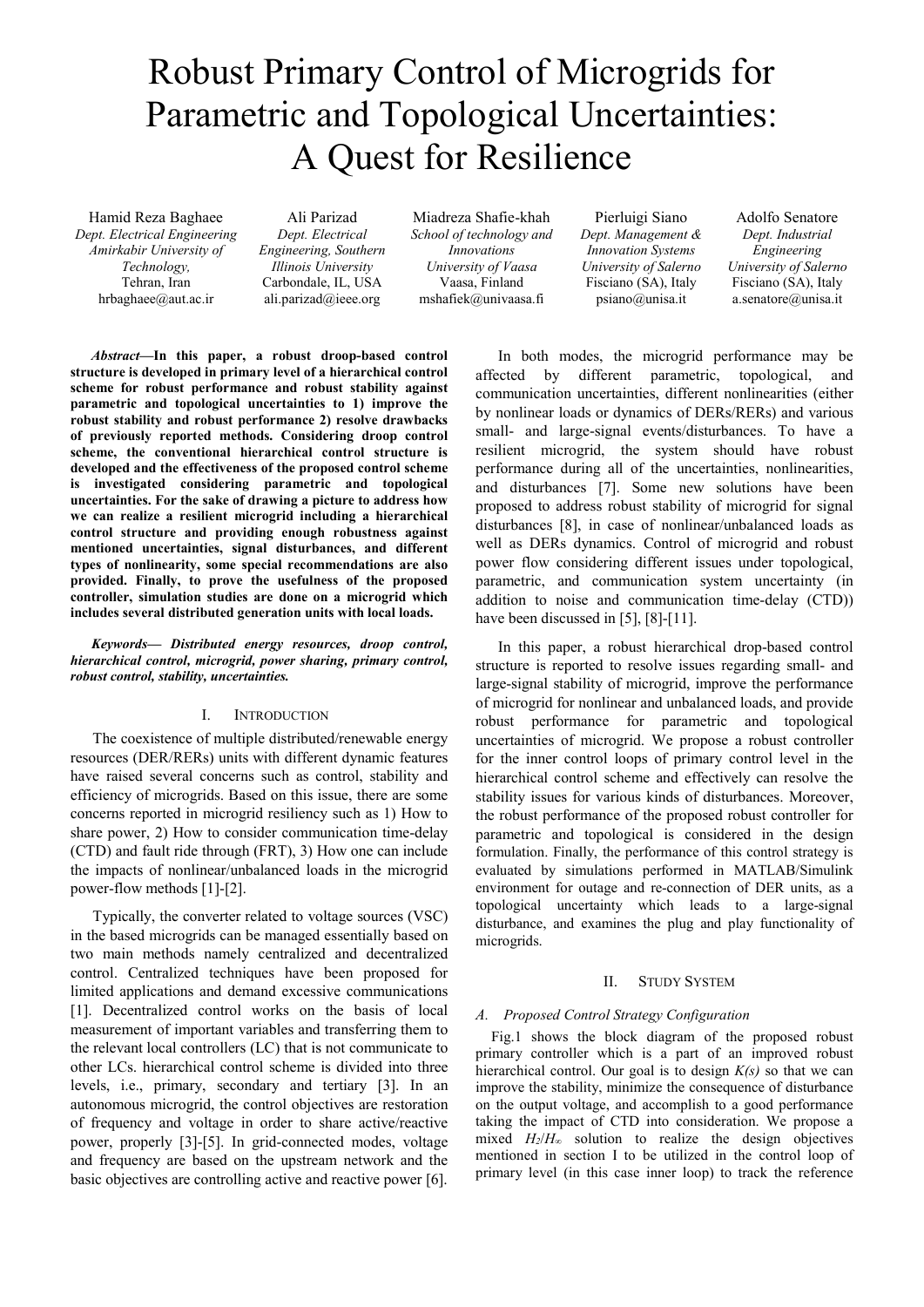

Fig. 1. Proposed robust controller configuration in the inner control loops of primary control level of hierarchical control.

values and improve the microgrid stability. In contrast to the DRSM controller of [5], this configuration will also help the overcurrent and overload protection [12].

#### *B. Power Management System*

Space equations for the system are referred to  $\Box \Box$  reference frame applying Clarke transformation [13]. The immediate active/reactive power of each DER unit and load is transferred to the PMS and LCs via an LBC system. Active/ reactive powers (*PDER,I, QDER,i*) and voltage setpoints of DER can be calculated by:

$$
P_{DER,i} = \sum_{j=1}^{N} |V_i||V_j||Y_{ij}|\cos(\delta_i - \delta_k - \theta_{ij})
$$
\n(1)

$$
Q_{DER,i} = \sum_{j=1}^{N} |V_i||V_j||\mathbf{Y}_{ij}|\sin(\delta_i - \delta_k - \theta_{ij})
$$
\n(2)

#### III. MICROGRID MATHEMATICAL MODEL

Fig. 2 shows the proposed robust controller after linearization of microgrid model in the SYRF frame (*dq*) [13].

In our study, the load current is considered as disturbance signal. Moreover, dynamic equations of microgrid are expressed in NARF frame (*abc*) and then referend to SYRF. Based on this issue, the realization known as state space realization for the microgrid is given by:

$$
x = Ax + Bu + B_d d
$$
  
\n
$$
y = Cx
$$
\n(3)

where,

$$
x^{T} = (V_{1d}, V_{1q}, I_{1d}, I_{1q}, I_{t1d}, I_{t1q},
$$
  
\n
$$
V_{2d}, V_{2q}, I_{2d}, I_{2q}, I_{t2d}, I_{t2q},
$$
  
\n
$$
V_{3d}, V_{3q}, I_{3d}, I_{3q},
$$
  
\n
$$
u^{T} = (V_{t1d}, V_{t1q}, V_{t2d}, V_{t2q}, V_{t3d}, V_{t3q}),
$$
  
\n
$$
d^{T} = (I_{L1d}, I_{L1q}, I_{L2d}, I_{L2q}, I_{L3d}, I_{L3q}),
$$
  
\n
$$
y^{T} = (V_{1d}, V_{1q}, V_{2d}, V_{2q}, V_{3d}, V_{3q})
$$
  
\n(4)

system state space matrices are defined as [7]:

 $A \subset \mathfrak{R}^{16x16}$ ,  $B \subset \mathfrak{R}^{16x6}$ ,  $B_d \subset \mathfrak{R}^{16x6}$  and  $C \subset \mathfrak{R}^{6x16}$  are We try to find a controller  $K(s)$  with the state space realization of (5) to realize the design objectives.

$$
K(s): \begin{cases} \zeta = A_k \zeta + B_k y \\ u = C_k \zeta + D_k y \end{cases}
$$
 (5)

#### IV. PROBLEM STATEMENT

#### *A. Nominal Problem*

The goal of this study is to design decentralized robust controller for robust stabilization and disturbance attenuation. Moreover, microgrid performance disturbances (small/ large-signal) are investigated. Consistent with this idea, disturbance signal *d* has some effects on the output *yG*. This effect has been reduced and the output gain  $(f_2)$ minimized. In this manner, we have a good reference tracking for controller and therefore the steady state error should be minimized. In the presented robust controller design, disturbance and tracking attenuation are employed as the objective functions and the form of multi-objective problem defined by LMI are applied as constraints. The problem can be formulated in the form of the following multi-objective optimization problem that will result in LMIs given by (7):

$$
\min_{K(s)} \left\| W_d (I + GK)^{-1} G_d \right\|_{\infty}, \quad \min_{K(s)} \left\| W_1 (I + GK)^{-1} \right\|_2
$$
\n
$$
st. \qquad \left\| W_2 T_m \right\|_{\infty} < 1, \qquad \left\| W_1 (I + GK)^{-1} \right\|_{\infty} < 1, \qquad \qquad y_{G, \min} \le y_G \le y_{G, \max} \tag{6}
$$



Fig. 2. Schematic diagram of study system [12].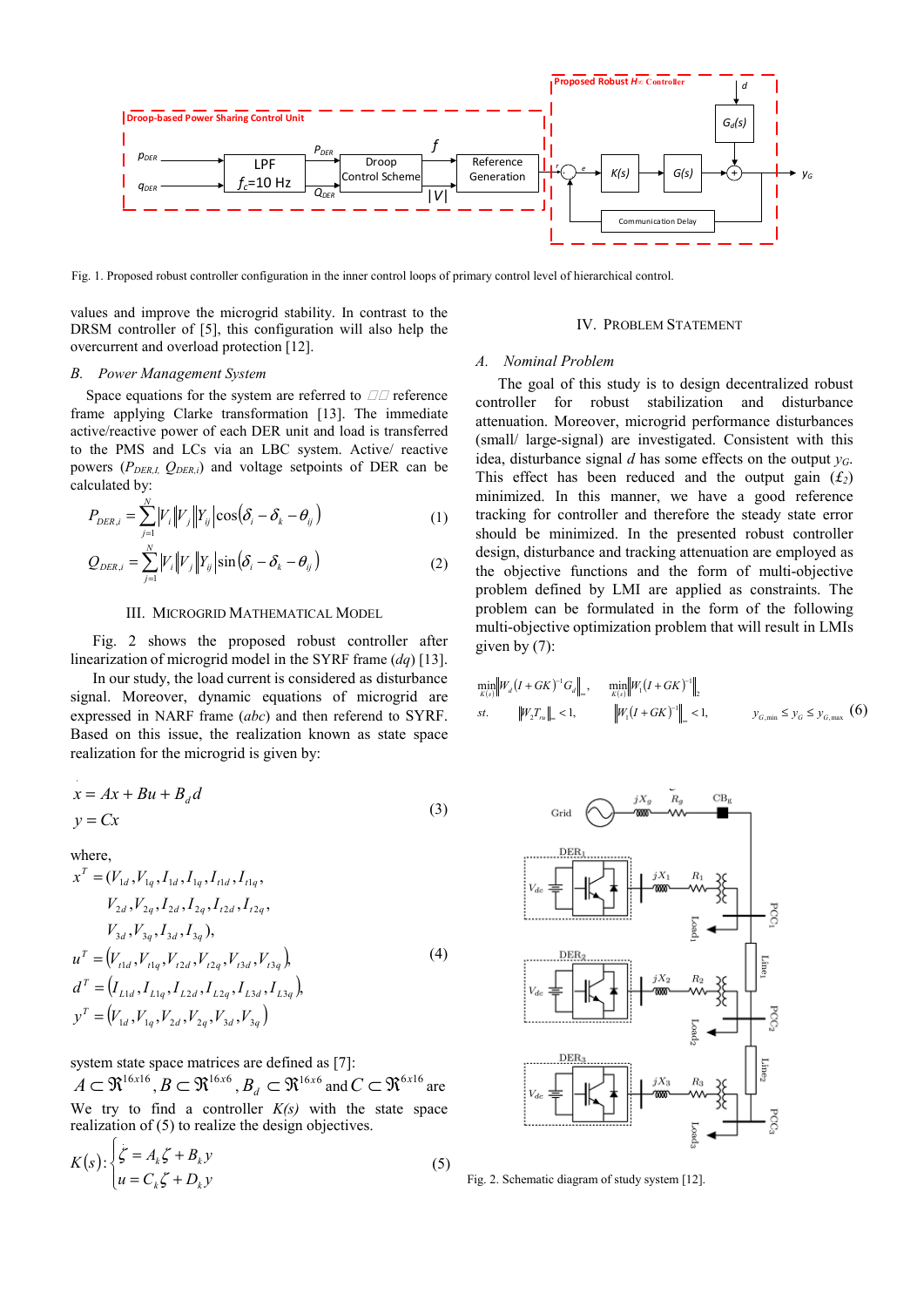In (6), microgrid voltage limits are considered in order to design a system with acceptable parameters.

$$
\begin{bmatrix}\n\min \gamma_{2}, \min \gamma_{m=}, st. \\
AX + XA^{T} + B \hat{C} + \left( B \hat{C} \right)^{T} & A^{T} + \left( A + B \hat{D} C \right) & B_{ad} + B \hat{D} D_{ad} & \left( C_{a} X + D_{a} \hat{C} \right)^{T} \\
* & A^{T} Y + YA + \hat{B} C + \left( \hat{B} C \right)^{T} & YB_{ad} + B D_{ad} & C_{a}{}^{T} + \left( D_{a} \hat{D} C \right)^{T} \\
* & * & -\gamma_{m} I & D_{ad}{}^{T} + \left( D_{a} \hat{D} D_{ad} \right)^{T} \\
* & * & * & -\gamma_{m} I\n\end{bmatrix}
$$
\n
$$
\begin{bmatrix}\nAX + XA^{T} + B \hat{C} + \left( B \hat{C} \right)^{T} & A^{T} + \left( A + B \hat{D} C \right) & B_{ad} + B \hat{D} D_{a2} & \left( C_{a} X + D_{a2} \hat{C} \right)^{T} \\
* & * & A^{T} Y + YA + \hat{B} C + \left( \hat{B} C \right)^{T} & YB_{ad} + B \hat{D} D_{a2} & C_{a}{}^{T} + \left( D_{a2} \hat{D} C \right)^{T} \\
* & * & -I & D_{ad}{}^{T} + \left( D_{a2} \hat{D} D_{a2} \right)^{T} \\
* & * & * & -I\n\end{bmatrix}
$$
\n
$$
\begin{bmatrix}\nAX + XA^{T} + B \hat{C} + \left( B \hat{C} \right)^{T} & A^{T} Y + YA + \hat{B} C + \left( \hat{B} C \right)^{T} & YB_{ad} + \hat{B} D D_{ad} \\
A + \left( A + B \hat{D} C \right)^{T} & A^{T} Y + YA + \hat{B} C + \left( \hat{B} C \right)^{T} & YB_{ad} + \hat{B} D D_{ad} \\
\left( B_{ad} + B \hat{D} D_{ad} \right)^{T} & \left( YB_{ad} + \hat{B} D_{ad} \right)^{T} & -I\n\end{bmatrix} \le 0,
$$
\n
$$
\begin{bmatrix}\nX & I & \left( C_{
$$

#### *B. Robust Controller Design*

Based on the assumption of a polytope of uncertainties for microgrid parameters, the abovementioned controller design is extended to a robust mixed *H2/H∞* problem. More details have been provided in [6], [9].

Also, it is worth mentioning that the PMS determines the initial conditions of the controller set points based on a robust power flow solution provided that will enhance the robust performance of the proposed scheme.

#### *C. Plug and Play Functionality*

Robustness against microgrid topological uncertainties and keeping the P&P functionality of DER units is another property that is integrated with the proposed robust control scheme. Since the plug-in (out) of DER*j* to (from) DER*i*  affects only matrix *Aii*, for each DG two cases are taken into account [14]:

- 1) Maximum allowable connections of the DGs to DER*i* (*Ni*max ⊂ {1*,. . ., N*})
	-
- 2) Connection *j* with the minimum values of  $(R_{ij}/Z_{ij}^2)$ and  $(X_{ij}/Z_{ij}^2)$  among the other.

$$
\left(\frac{R}{Z^2}\right)_{\min} = \min_{j \in N_i} \frac{R_{ij}}{Z_{ij}^2}; \left(\frac{X}{Z^2}\right)_{\min} = \min_{j \in N_i} \frac{X_{ij}}{Z_{ij}^2}
$$
(8)

Matrix *Agii* for the mentioned cases is as follows:

$$
(7) \quad A_{\rm g}^{1} = \begin{bmatrix} -\frac{1}{C_{ii}} \sum_{j \in N_{i,\rm max}} \frac{R_{ij}}{Z_{ij}^{2}} & \omega_{0} - \frac{1}{C_{ii}} \sum_{j \in N_{i,\rm max}} \frac{X_{ij}}{Z_{ij}^{2}} & \frac{k_{i}}{C_{ii}} & 0\\ -\omega_{0} + \frac{1}{C_{ii}} \sum_{j \in N_{i,\rm max}} \frac{X_{ij}}{Z_{ij}^{2}} & -\frac{1}{C_{ii}} \sum_{j \in N_{i,\rm max}} \frac{R_{ij}}{Z_{ij}^{2}} & 0 & \frac{k_{i}}{C_{ii}}\\ -\frac{k_{i}}{L_{ii}} & 0 & -\frac{R_{ii}}{L_{ii}} & \omega_{0}\\ 0 & -\frac{k_{i}}{L_{ii}} & -\omega_{0} & -\frac{R_{ii}}{L_{ii}} \end{bmatrix}
$$
\n
$$
A_{\rm g}^{2} = \begin{bmatrix} -\frac{1}{C_{ii}} \left(\frac{R}{Z^{2}}\right)_{\min} & \omega_{0} - \frac{1}{C_{ii}} \left(\frac{X}{Z^{2}}\right)_{\min} & \frac{k_{i}}{C_{ii}} & 0\\ -\frac{k_{i}}{L_{ii}} & 0 & -\frac{1}{C_{ii}} \left(\frac{R}{Z^{2}}\right)_{\min} & 0 & \frac{k_{i}}{C_{ii}}\\ -\frac{k_{i}}{L_{ii}} & 0 & -\frac{R_{ii}}{L_{ii}} & \omega_{0}\\ 0 & & -\frac{k_{i}}{L_{ii}} & -\omega_{0} & -\frac{R_{ii}}{L_{ii}} \end{bmatrix}
$$
\n
$$
(9)
$$

In this case, different possible connection/disconnection of DERs to DER*i* matches to the polytypic uncertainty domain:

$$
\hat{A}_{ii}(\lambda) = \lambda \hat{A}_{ii}^1 + (1 - \lambda)\hat{A}_{ii}^2
$$
 (10)

where  $0 \leq \lambda \leq 1$  and,

$$
\hat{A}^{1}_{s^{ii}} = \begin{bmatrix} A^{1}_{s^{ii}} & 0 \\ -C_{si} & 0 \end{bmatrix}, \ \hat{A}^{2}_{s^{ii}} = \begin{bmatrix} A^{2}_{s^{ii}} & 0 \\ -C_{gi} & 0 \end{bmatrix}, i = 1, \cdots, N. \tag{11}
$$

Now, these matrices can be added to LMI (7) for consideration of P&P functionality in controller design.

#### *D. Mixed H2/H∞ and proposed control framework*

In order to optimize the overall performance of the system, the matrix  $K$  should be chosen so that the optimization problem of (6) is realized. Considering the state space realizations, the mixed *H*<sub>2</sub>/*H*<sub>∞</sub> synthesis problem can be defined by the multi objective optimization problem of (7). In this case, a controller *K(s)* can be designed in order to minimize a compromised criterion for *H2/H∞* performance. The problem is LMI and can be solved by MATLAB via YALMIP solver [15]-[16]. The *H2/ H∞* performance lemmas link the aforementioned optimization control problem to LMI techniques in the form of LMI of equation (7).

#### V. SIMULATION RESULTS

In this part, four DER units (with a local load) are connected to the external grid via PPC. This microgrid is implemented in MATLAB/Simulink time-domain simulations in offline mode is analyzed. Microgrid structure is shown in Fig. 2. Also, microgrid parameters as well as control system are given in [5].

#### *A. Islanded Mode – Step Load Change*

In the first scenario, microgrid is in islanded mode with local loads is considered. LCs are participated by the proposed mixed *H2/H∞* control scheme. An event is defined to increase the load of DER2 at *t=0.8* sec with step 0.8 pu. It can be seen that change of the is responded by DER units and voltage magnitude/angle are stable after this event.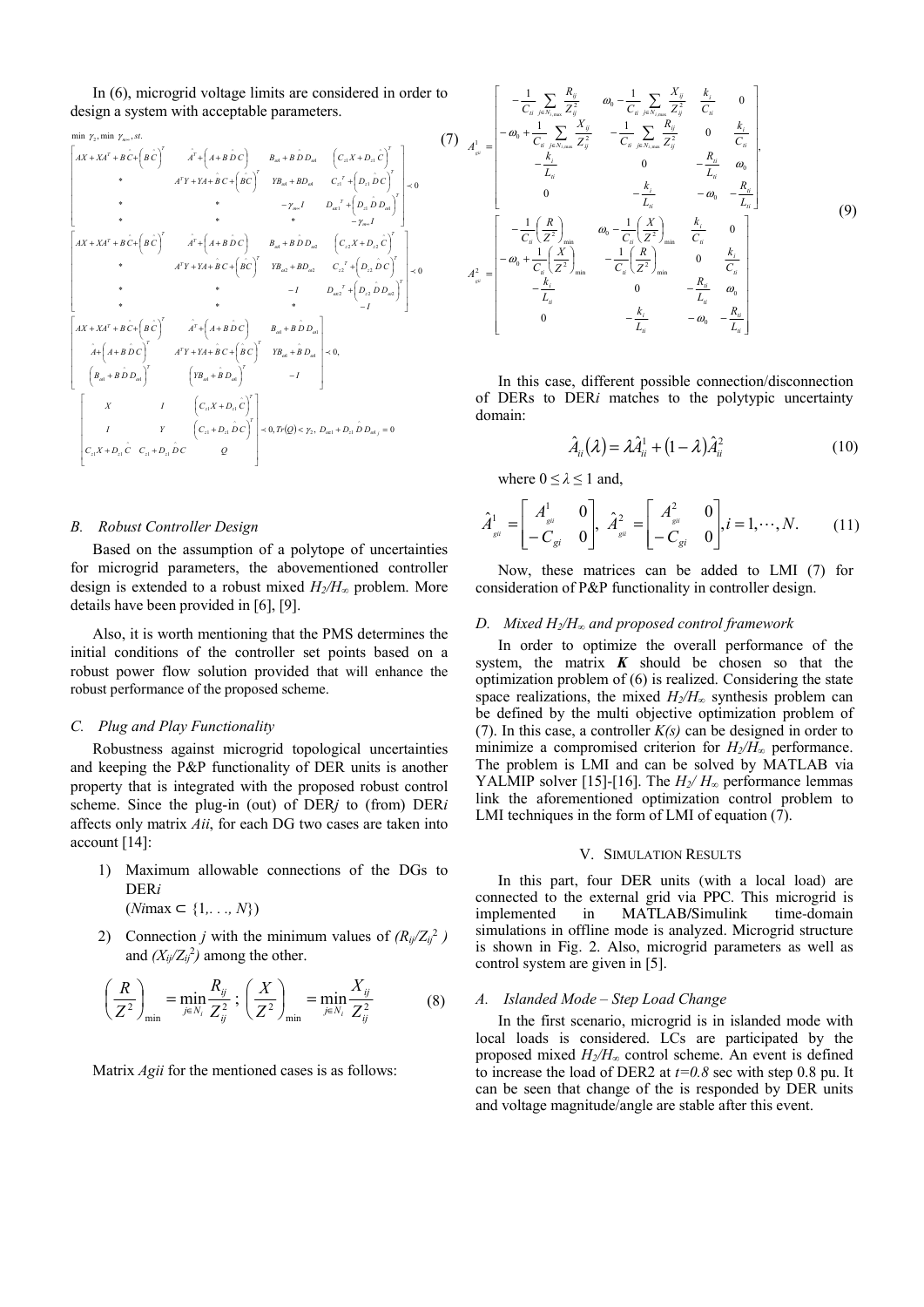Fig. 3(a) illustrates the active/reactive power sharing curves of the microgrid, to the modulation index of DER2 VSC proposed mixed *H2/H∞* control scheme, and DRSM solution of [5]. It is obvious that after the transient, powersharing trends reach the stable value.

#### *B. Parametric Uncertainties*

Power management system (PMS) and the performance of the control in the microgrid can be affected by parametric uncertainties. Robust control design approaches reported in [5] are applied to the microgrid system in order to employ The robustness against microgrid parameter uncertainties. RBFNN-based power flow has been developed to consider the robustness in case we have changed in the load multiplier (LM) and line's R/X ratio, reported in the other methods like Newton-Raphson (NR). In case the R/X ratio and LM vary, power flow is converged and microgrid has a good performance and therefore there is no distortion in current/voltage waveforms. Based on this matter, it is not necessary to adjust protection and control settings. In rare case, when we have low R/X ratio in microgrid, harmonic power sharing will not be accurate since the value of impedance is high when we are working with harmonics in the higher order.

#### *C. Accidental Outage of DER2*

In order to show the operational integrity of the microgrid and robustness of the proposed control scheme, in this section, sudden accidental outage of the DER2 unit is studied. It is assumed that the two other DERs can meet the load demand. Before the outage, 0.18 pu active power is transferred from PCC1 to PCC2 and there is not power transfer from PCC2 to PCC3. At  $t = 0.5$  sec, DER2 is disconnected. Fig. 4 shows corresponding transients of microgrid system. As a consequence of disconnection of



Fig. 3. Microgrid in the islanded mode (with the the proposed mixed H2/H∞ robust controller): a) active and reactive power sharing and mudulation index of DER 2 within the microgrid with DRSM solution of [5], b) active/reactive power sharing and mudulation index of DER 2 within the microgrid with proposed mixed H2/H∞ robust controller.

DER2, the voltage drops by 6% using the DRSM [5] solution and by only 2% using the proposed mixed  $H_2/H_\infty$  robust control scheme. Note that in this situation, DER is not directly controlled and voltage of the PCC2 is indirectly controlled by LCs of remaining DER units. Also, as illustrated in Fig. 4, using the proposed mixed  $H_2/H_∞$  robust controller, the line flows are changed to compensate for the lack of power generation at Bus 2. The results effectively show the robustness of the proposed mixed  $H_2/H_∞$  robust control scheme in case of deactivation of one of DER units, in contrast with the DRSM solution [5].

#### VI. CONCLUSION

In this study, a robust mixed H2/H∞ controller for a multi-DER VSC-based autonomous microgrid has been presented. A classical load flow has been applied to a microgrid system in order to find 1) terminal voltage set points 2) robust mixed H2/H∞ controller 3) global synchronization signals 4) frequency control and synchronization of DERs. A set of linear matrix inequalities have been formulated in order to design robust mixed H2/H∞ control system. Thereafter, multi-objective optimization problem (MOO) was employed to enhance performance of the microgrid for different disturbances, track voltage and active/reactive power setpoints, reject disturbance, and enhance fault ride through capability of the desired power sharing. The effectiveness of proposed method was investigated considering delay in communication line and parametric uncertainties. Offline digital time-domain



Fig. 4. Time-domain simulation for accidental outage of DER2 in islanded microgrid for respectively the DRSM solution [5] and, the proposed mixed *H2/H∞* robust controller: a) voltage magnitude of PCC2 (*Vrms*) (pu) b) phase angle of PCC2 voltage (deg.), c) active power transfer of distribution lines (pu).